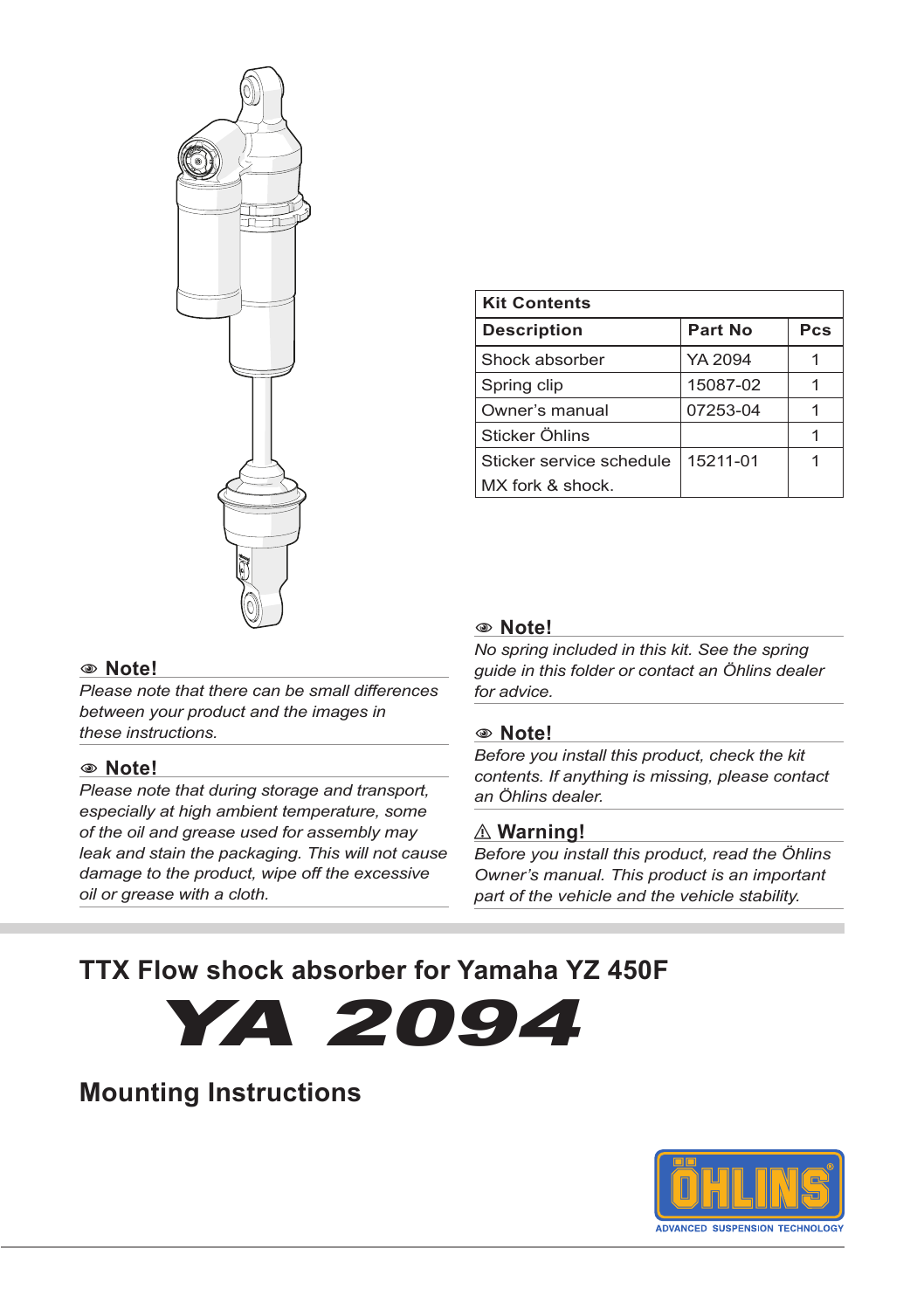# **MOUNTING INSTRUCTIONS**

### **Install the Shock Absorber 1**

#### ⚠ **Warning!**

*We strongly recommend to let an Öhlins dealer install this product.*

### ⚠ **Warning!**

*If you work with a lifted vehicle, make sure that it is safely supported to prevent it from tipping over.*

#### 1 **Note!**

*When you work with this product, see the vehicle service manual for vehicle specific procedures and important data.*

#### 1 **Note!**

*Before you install this product clean the vehicle.*

Put the motorcycle on a work stand so that the rear wheel barely touches the ground.

#### **2**

Refer to the vehicle manual to install the Öhlins shock absorber.

#### 1 **Note!**

*Lower the vehicle so that the suspension is slightly compressed before you tighten the screws.*

### ✋**✋ Caution!**

*Make sure that you tighten all screws to the correct torque and that nothing fouls or restricts movement of the shock absorber/front fork/ steering damper when the suspension is fully compressed or extended.*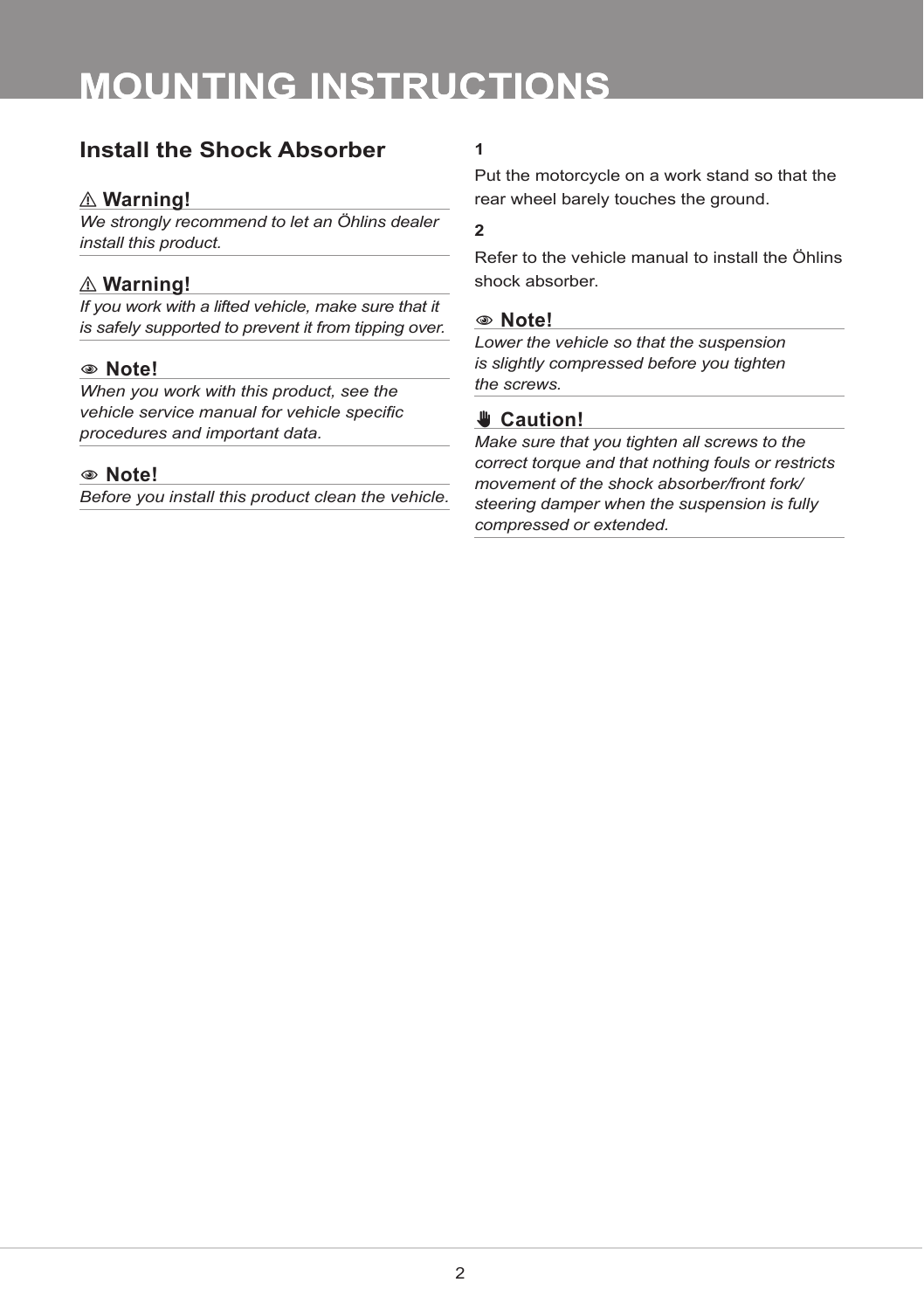# **MOUNTING INSTRUCTIONS**

# **SETUP DATA**

| Length                 | 460   | mm         |
|------------------------|-------|------------|
| Stroke                 | 138   | mm         |
|                        |       |            |
| Spring preload approx. | 10(5) | mm (turns) |
| Compr. low speed       | 6     | clicks     |
| Rebound                | 9     | clicks     |

| <b>Free Sag and Ride Height</b> |             |                        |  |
|---------------------------------|-------------|------------------------|--|
| $R1-R2$                         | $38+5$      | mm                     |  |
| $R1-R3$                         | $103 \pm 5$ | $\mathsf{m}\mathsf{m}$ |  |

# **SPRING GUIDE**

| Yamaha YZ 450F  |          |             |  |  |
|-----------------|----------|-------------|--|--|
| Rider's weight* | Spring   | Spring rate |  |  |
| kg/pounds       | part no  | N/mm        |  |  |
| 60/132          | 06310-09 | 50          |  |  |
| 65/143          | 06310-10 | 52          |  |  |
| 70/154          | 06310-10 | 52          |  |  |
| 75/165          | 06310-11 | 54          |  |  |
| 80/176          | 06310-11 | 54          |  |  |
| 85/187          | 06310-12 | 56          |  |  |
| 90/198          | 06310-12 | 56          |  |  |
| 95/209          | 06451-13 | 58          |  |  |
| 100/220         | 06451-13 | 58          |  |  |
| 105/231         | 06451-14 | 60          |  |  |
| 110/242         | 06451-15 | 62          |  |  |
| 115/253         | 06451-16 | 64          |  |  |

*\*Rider's weight: Rider wearing proper riding gear. Make sure you know your total weight with riding gear. Riding gear weighs between 5 and 15 kg.*